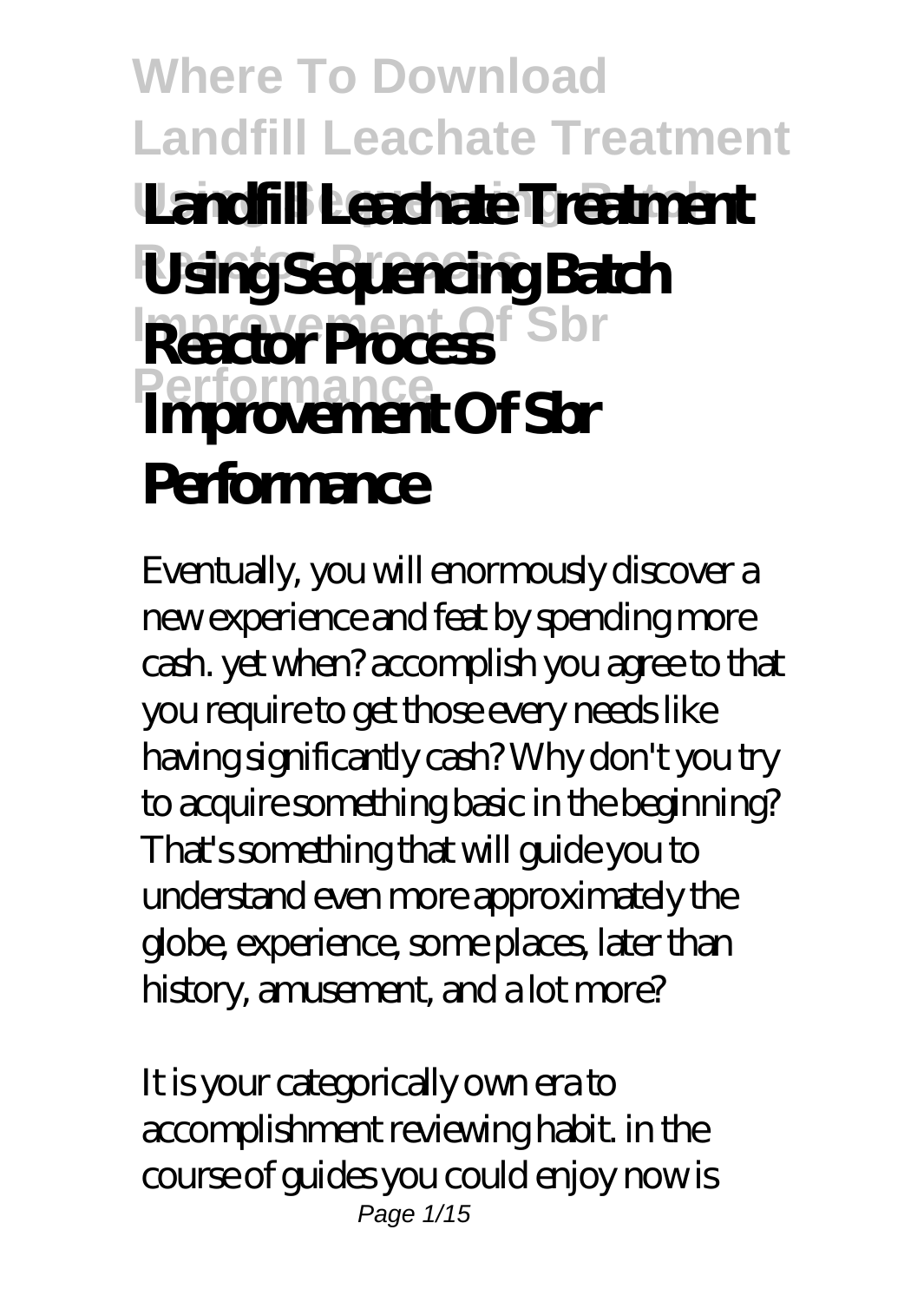**Using Sequencing Batch landfill leachate treatment using sequencing batch reactor process improvement of sbr**<br> **partners** policy **Improvement Of Sbr performance** below.

**Performance** *Leachate Effluent Treatment System - Landfill / Bio Digestor Effluent Treatment Systems* WasteMINZ Webinar: Leachate Treatment Basics

COD \u0026 Biogas Production in the Anaerobic Digestion of Landfill Leachate Treatment*WEHRLE - Leachate Treatment*

#### *Concepts* **leachate treatment process**

Landfill leachate wastewater treatment

DTRO high pressure disc reverse osmosis

Leachate Disposal Nashville Tennessee - What You Need To Know About Landfill Leachate Treatment

Lec 34: Leachate collection and treatment LeachBuster® Landfill Leachate Treatment System @Kandiyohi County Landfill

Landfill Leachate Treatment

Impact of Landfill Leachate in 60 Seconds Page 2/15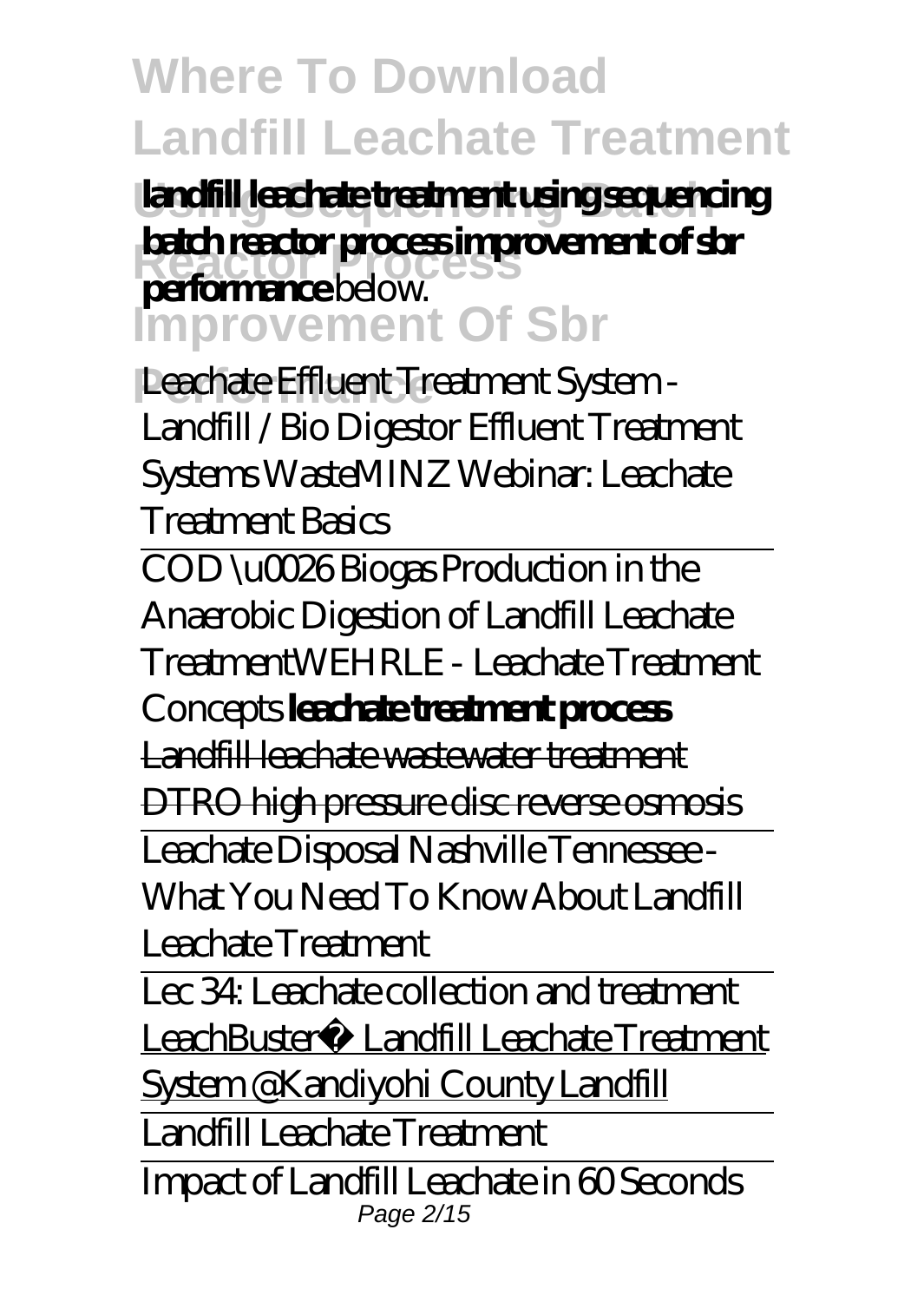**Using Sequencing Batch** *Environmental impacts of landfill leachate |* **Reactor Process** *Learning Series)* How Does a Modern Landfill Work? How Does a Modern **Performance** Landfill Work? How gases and liquids are *WELS (Waterpedia Environmental* drained from landfills *Video Field Trip - Landfill* How a Landfill Works LANDFILL PROCESS A Day - Grundfos Solutions in action around the world

How waste recycling helps our planet - Zero to Landfill*How landfills are built and operated MIA Drum Virtual Clinic Feat. Calvin Rodgers* NACo 2019 - Landfill Leachate Treatment System FYP1: Studies on MSW-derived activated carbon for leachate treatment. *Conestoga Landfill Leachate Treatment Facility* Treating potent landfill water leachate protects urban areas in China Pilot Biological Wetlands Leachate Treatment System at Guanapo Landfill Landfill Leachate Wastewater Treatment System Colombia 40,000 GPD | Page 3/15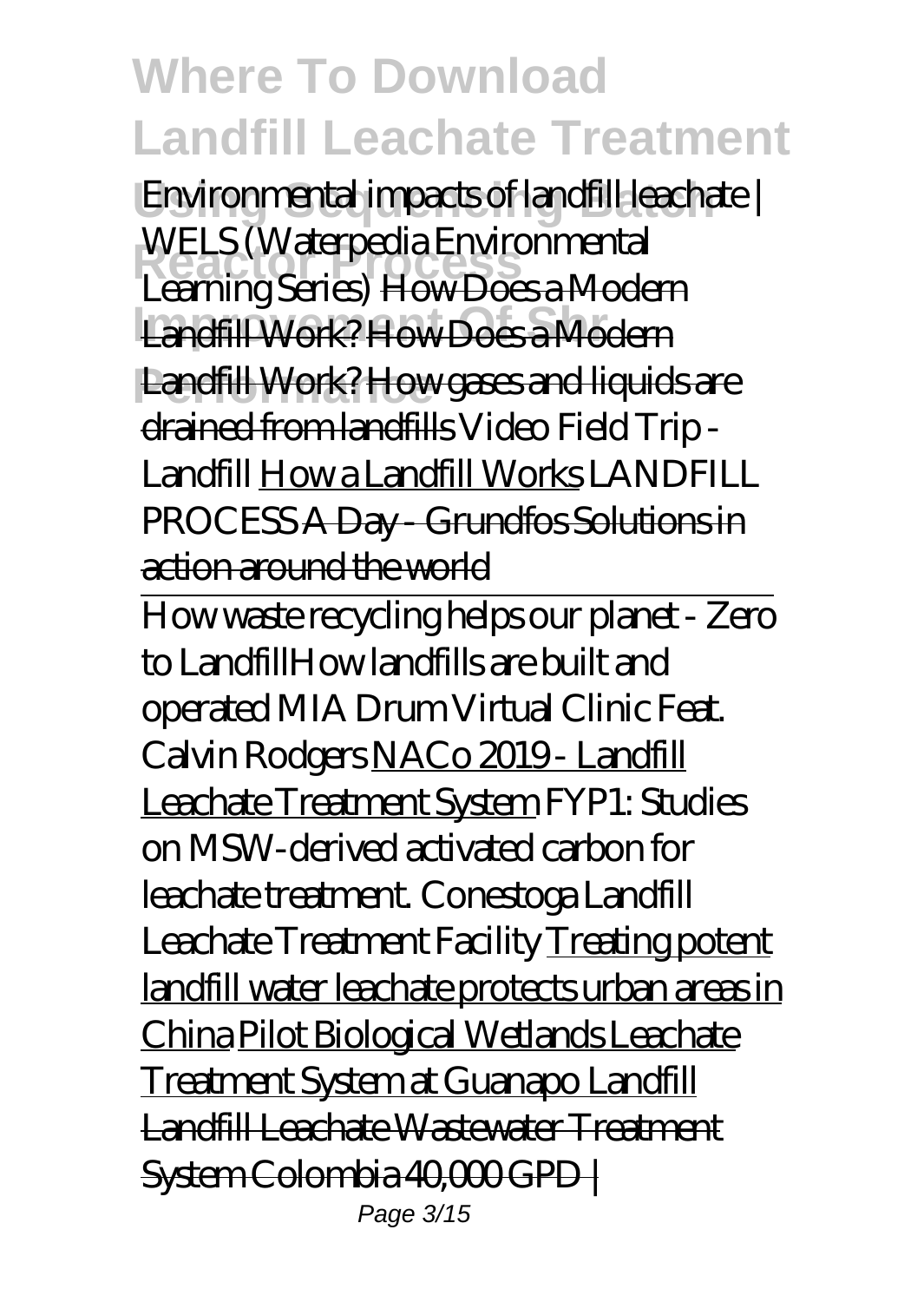#### www.pureaqua.com **Landfill Leachate Pumps Lecture 48**

**Reactor Process** Landfill Leachate Treatment Using **Isequencing ment Of Sbr** Sequencing batch reactor (SBR) process uses for treatment of different types of wastewaters such as municipal wastewater, landfill leachate, dairy wastewater, slaughterhouse wastewater etc....

(PDF) Landfill Leachate Treatment Using Sequencing Batch ...

treatment of leachate and domestic wastewater involve a two-stage treatment process. Both the sequencing batch reactor (SBR) and coagulation are well-known biological and physiochemical methods which has high efficiency in treating domestic wastewater and landfill leachate for the past few decades. The Papan Landfill in Perak currently has no proper leachate Page 4/15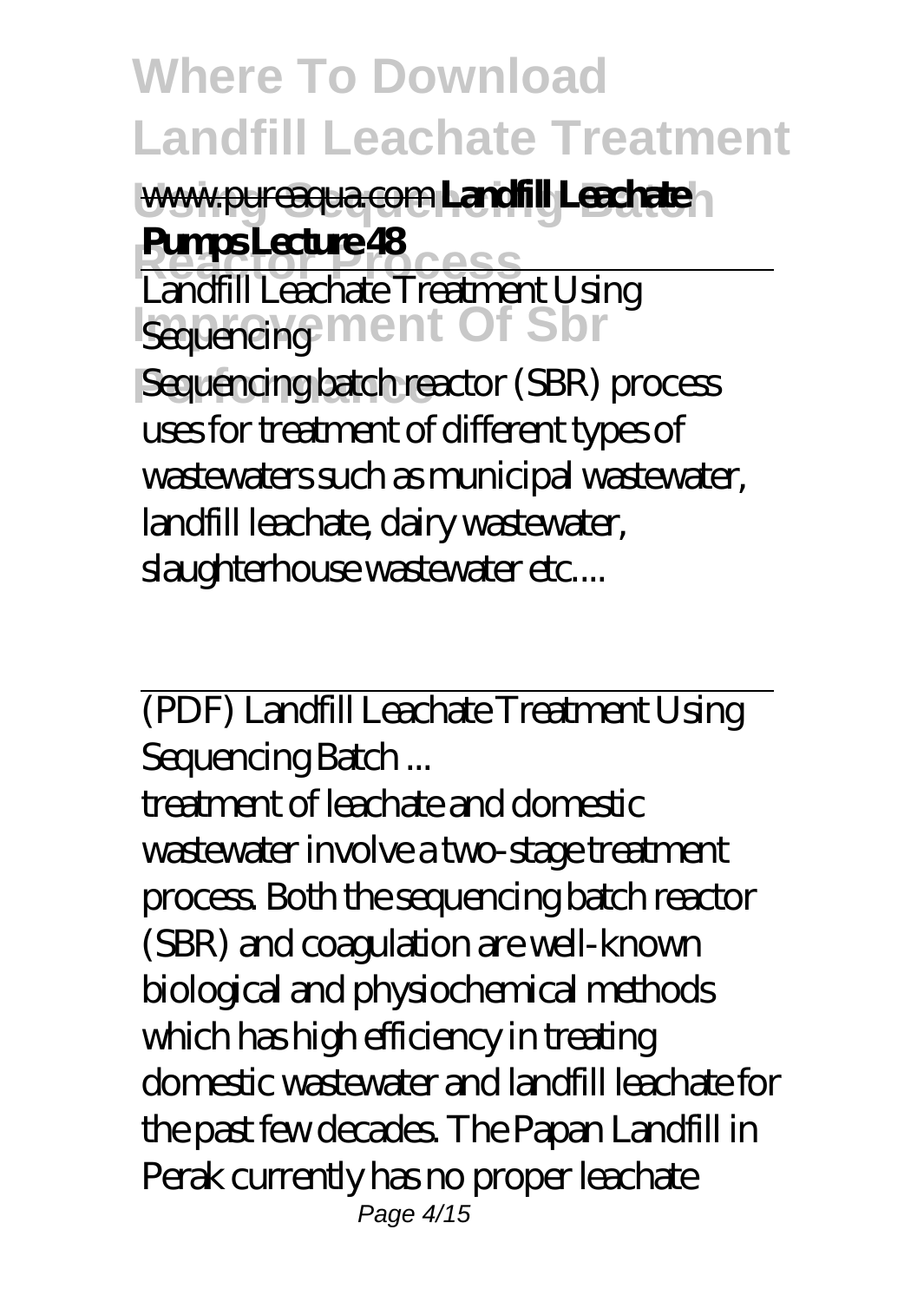treatment system, therefore SBR will be **Reactor Process** investigated **Improvement Of Sbr**

PAPAN LANDFILL LEACHATE TREATMENT USING A SEQUENCING **BATCH** 

In this study, landfill leachate was treated by using the sequencing batch reactor (SBR) process. Two types of the SBR, namely nonpowdered activated carbon and powdered activated carbon (PAC-SBR) were used. The influence of aeration rate and contact time on SBR and PAC-SBR performances was investigated.

Landfill leachate treatment using powdered activated ...

The combination of heterotrophic denitrification and partial nitritation for the treatment of landfill leachate was Page 5/15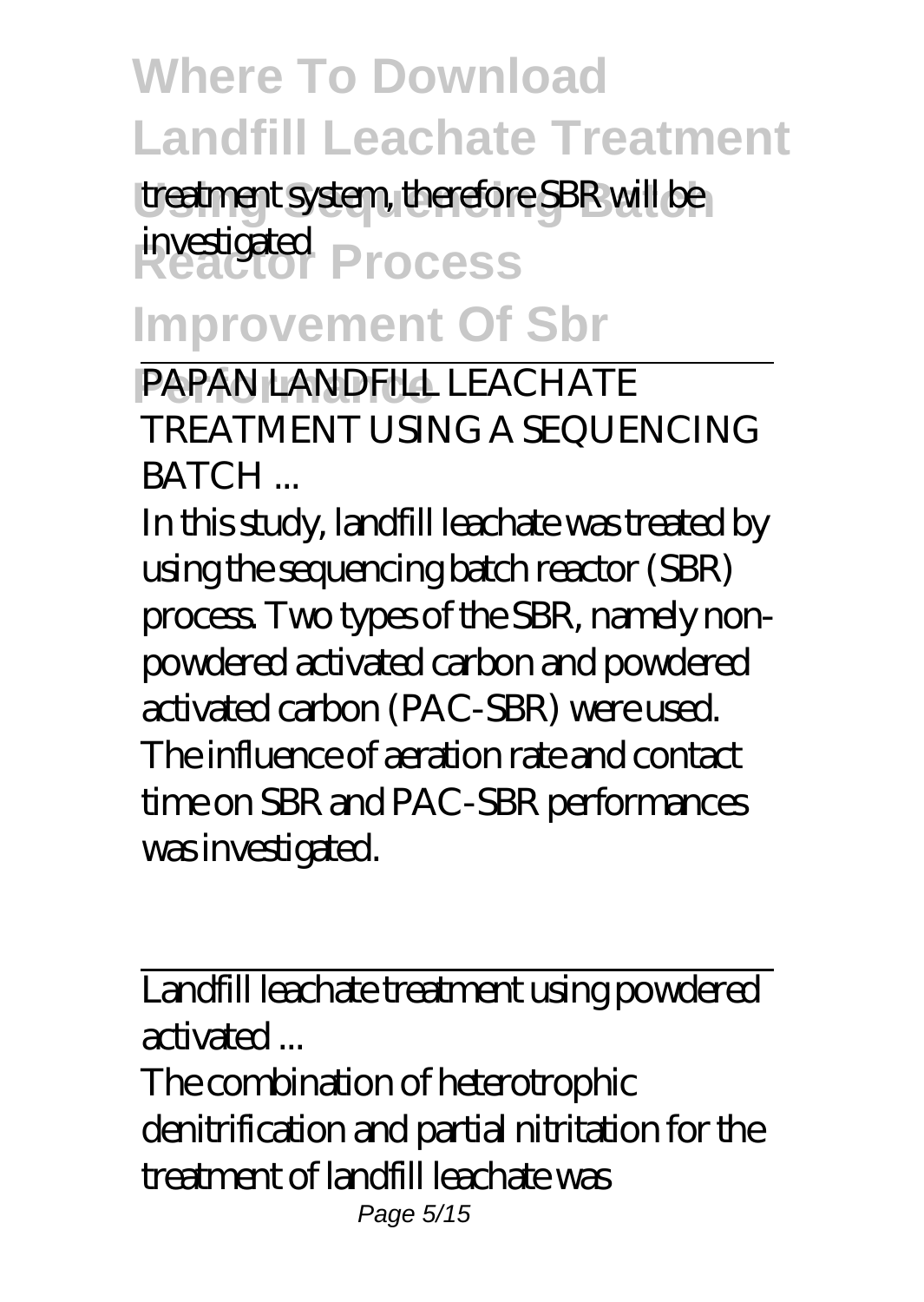**Using Sequencing Batch** investigated in a single sequencing batch reactor with the objective of achieving<br>**right** dimination of pitrosen organic matter and providing a suitable effluent for the subsequent anaerobic simultaneous elimination of nitrogen and ammonium oxidation (Anammox) treatment.

Original Research Landfill Leachate Treatment Using a ...

Landfill Leachate Treatment Using a Combination of Heterotrophic Denitrification and Partial Nitritation in a Single Sequencing Batch Reactor. The combination of heterotrophic denitrification and partial nitritation for the treatment of landfill leachate was investigated in a single sequencing batch reactor with the objective of achieving simultaneous elimination of nitrogen and organic matter and providing a suitable effluent for the subsequent Page 6/15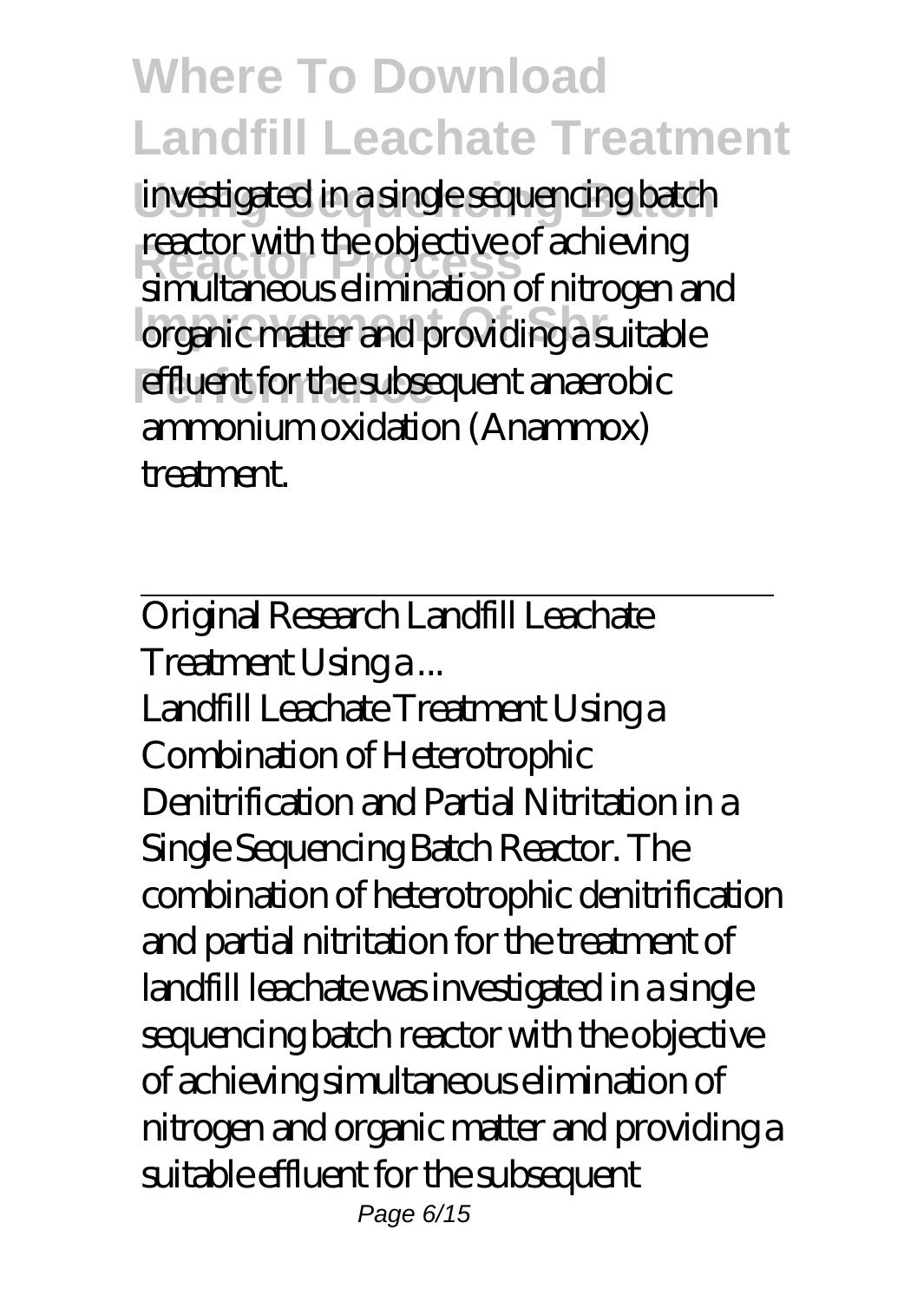anaerobic ammonium oxidation a t c h **Reactor Process** (Anammox) treatment.

## **Improvement Of Sbr**

**Performance** [PDF] Landfill Leachate Treatment Using a Combination of ...

Aziz, S.Q. (2011) Landfill leachate treatment using powdered activated carbon augmented sequencing batch reactor (SBR) process. Unpublished: PhD Thesis. School of Civil Engineering, Universiti Sains Malaysia.

Aziz SQ 2011 Landfill leachate treatment using powdered ...

1. Wastewater Samples. This treatment of sequencing batch reactor (SBR) has been chosen as the method of leachate treatment derived from Pasir Gudang Sanitary Landfill. The experiment will be conducted at Environment Engineering Laboratory, Page 7/15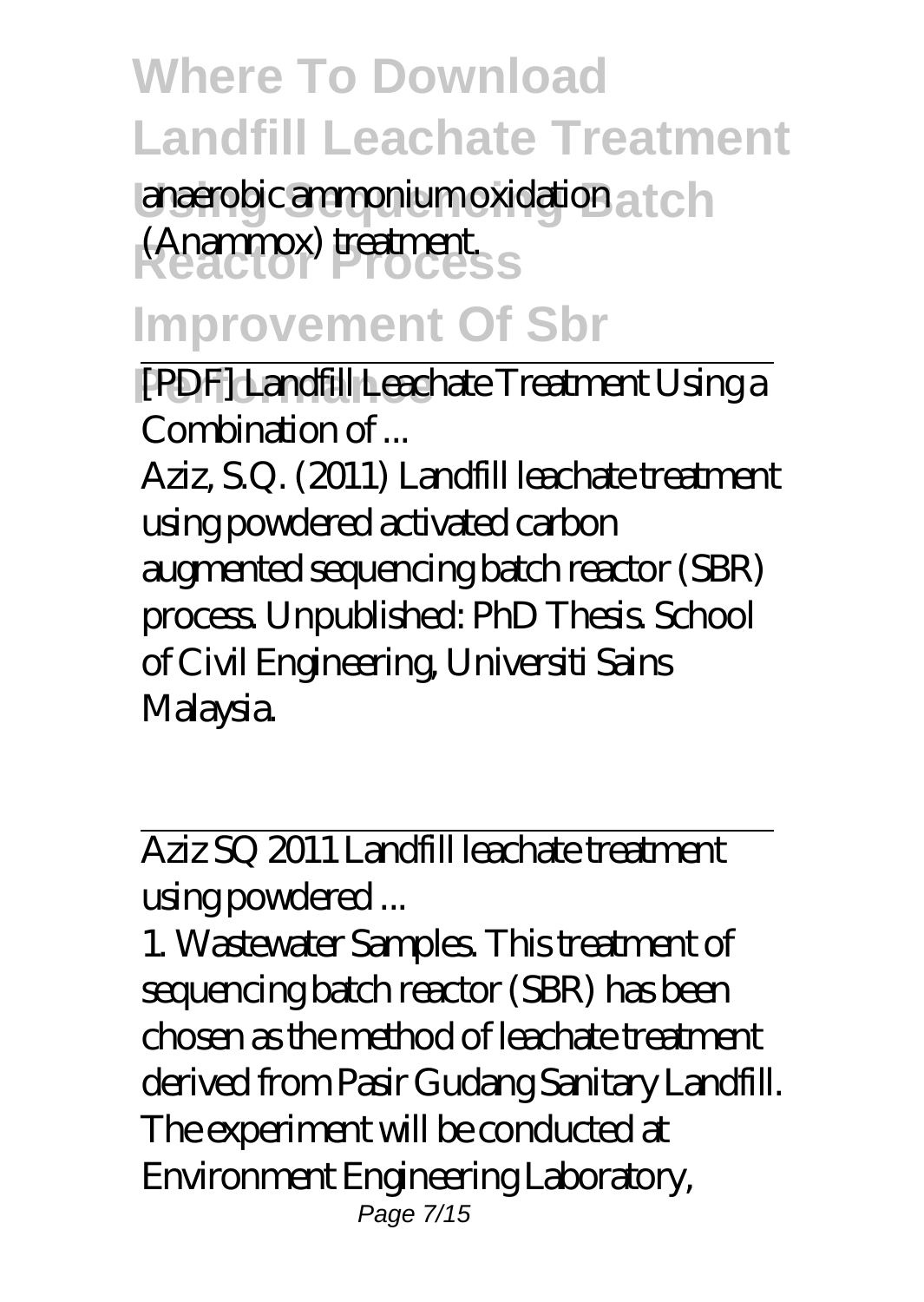Faculty of Engineering Civil and at ch **Reactor Process** Environment, UTHM.

#### **Improvement Of Sbr**

**Treatment of Leachate Using Sequencing** Batch Reactor (SBR)

Aims: The management of leachate has become to one of the main focuses for the environment management. The aim of this study was a complementary treatment of leachate using sequencing batch reactor (SBR). Materials and Methods: A bioreactor was fed by effluent with 70-1360 mg/L chemical oxygen demand (COD) concentration.

Complementary treatment of leachate using sequencing batch ...

Leachate (1120–3520 mg CODA) from the Iowa City municipal landfill was treated using a UASB sequencing batch reactor Page 8/15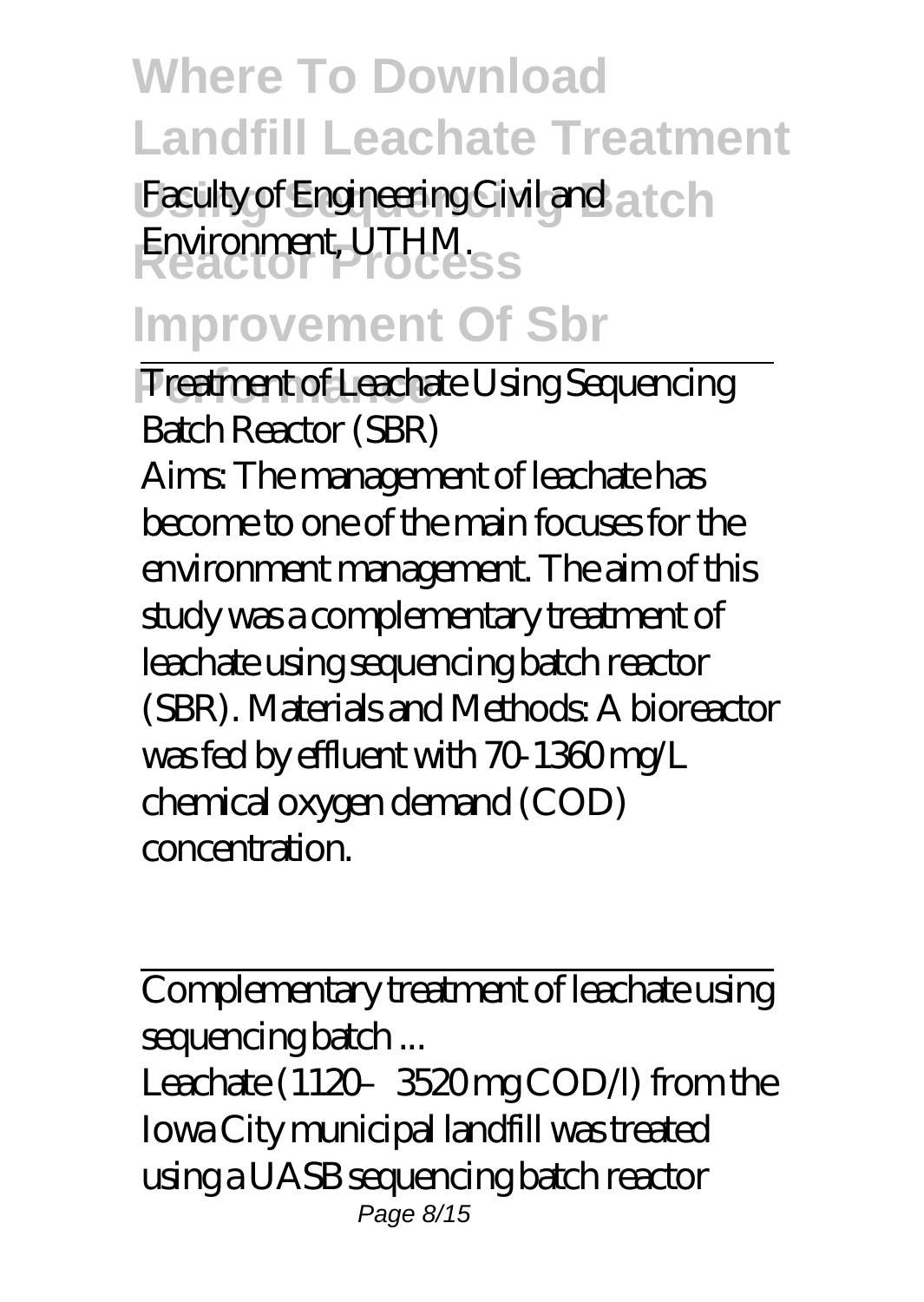**Using Sequencing Batch** (35°C) ( Hollopeter and Dague, 1995 ). **Reactor Process** (OLRs of 1.6–3.5 g COD/l d) with fill, react, settle and discharge phases of 0.25, 4.5, 1.0 and 0.25 h, respectively. The AnSBR was operated at an HRT of 6 h

Treatment of landfill leachate using sequencing batch and ...

A study was conducted on the treatment of landfill leachate by combining the sequencing batch biofilm reactor (SBBR) method with the electro-Fenton method. The reduction of chemical oxygen demand (COD), biological oxygen demand (BOD 5), and ammonia nitrogen  $(NH 4 + -N)$ from the leachate by the SBBR method was investigated.

Landfill leachate treatment using the sequencing batch ... Page 9/15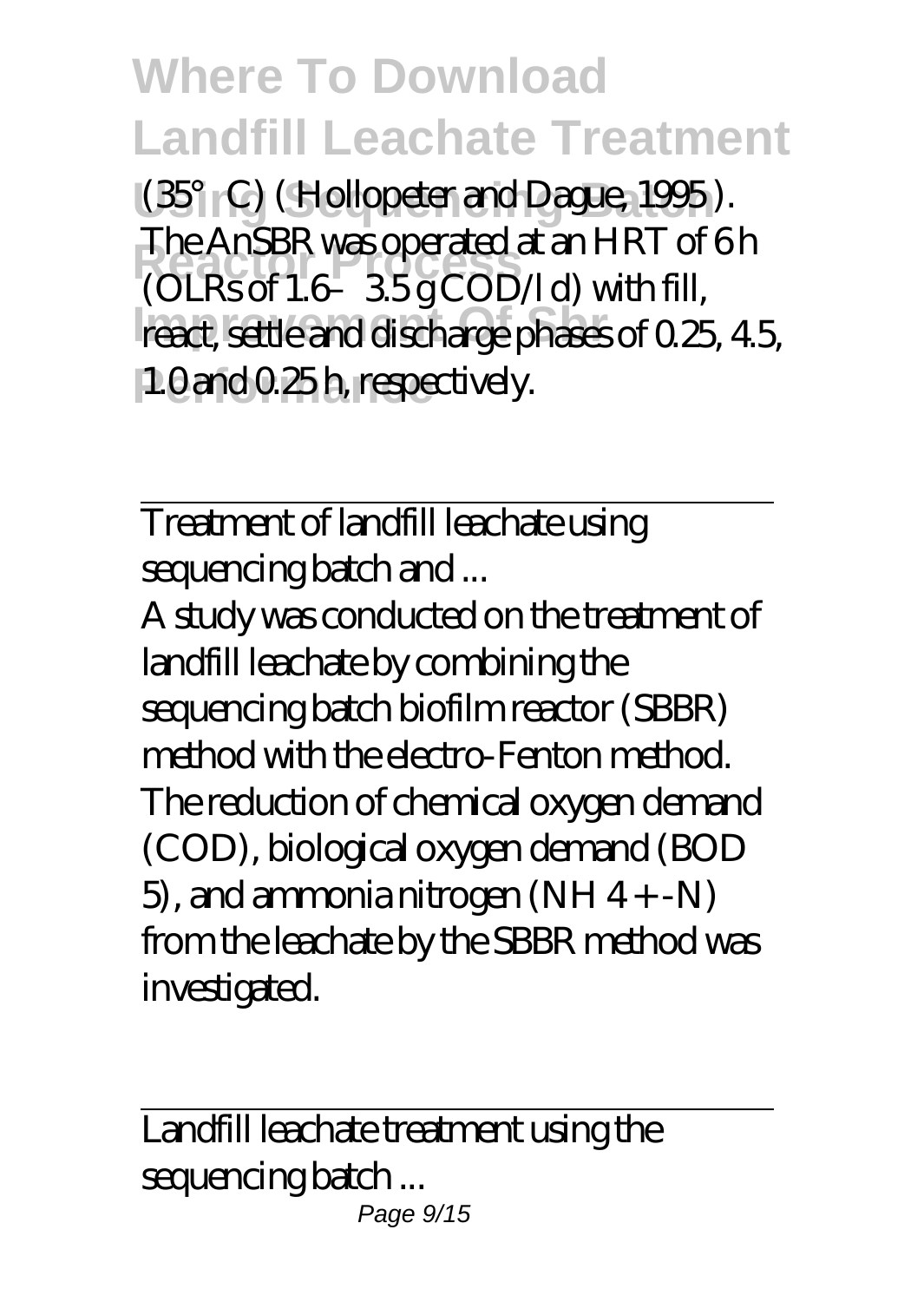Treatment of landfill leachate using ch **Requencing patentiana**... Abstract. In this<br>study, landfill leachate was treated by using the sequencing batch reactor (SBR) process. **Two types of the SBR, namely non**sequencing batch and ... Abstract. In this powdered activated carbon and powdered activated carbon (PAC-SBR) were used.

Landfill Leachate Treatment Using Sequencing Batch Reactor ...

Swedish experiences of landfill leachate treatment using Sequencing Bach Reactors for nitrogen removal" lecture given at IPSI conference. 2006; Treatment of ammoniumrich waste streams with deammonification process. Master of Science Thesis, Cracow University of Technology, Cracow and Royal Institute of Technology,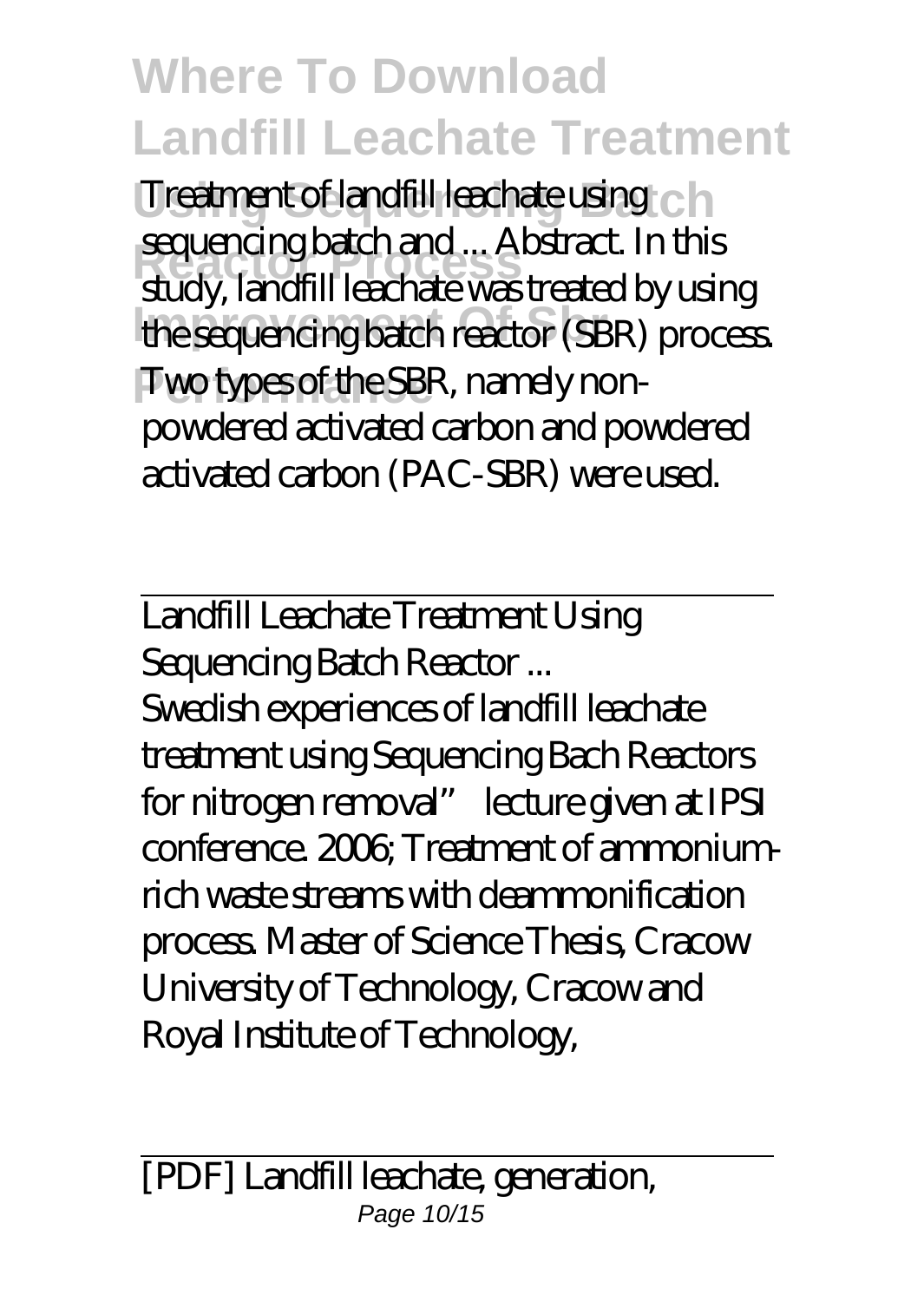composition, and some ... ng Batch **Reactor Process** currently has no proper leachate treatment system. In the current study, sequential **Performance** treatment via sequencing batch reactor The Papan Landfill in Perak, Malaysia (SBR) followed by coagulation was used to treat chemical oxygen demand (COD), ammoniacal nitrogen (NH 3-N), total suspended solids (TSS), and colour from raw landfill leachate. SBR optimum aeration rate, L/min, optimal pH and dosage (g/L) of Alum for coagulation as a post-treatment were determined.

A sequential treatment of intermediate tropical landfill ...

Methods: This study investigated the treatment performance of old landfill leachate with different levels of ammonium using two aerobic sequencing batch reactors (SBR): an activated sludge SBR (ASBR) and Page 11/15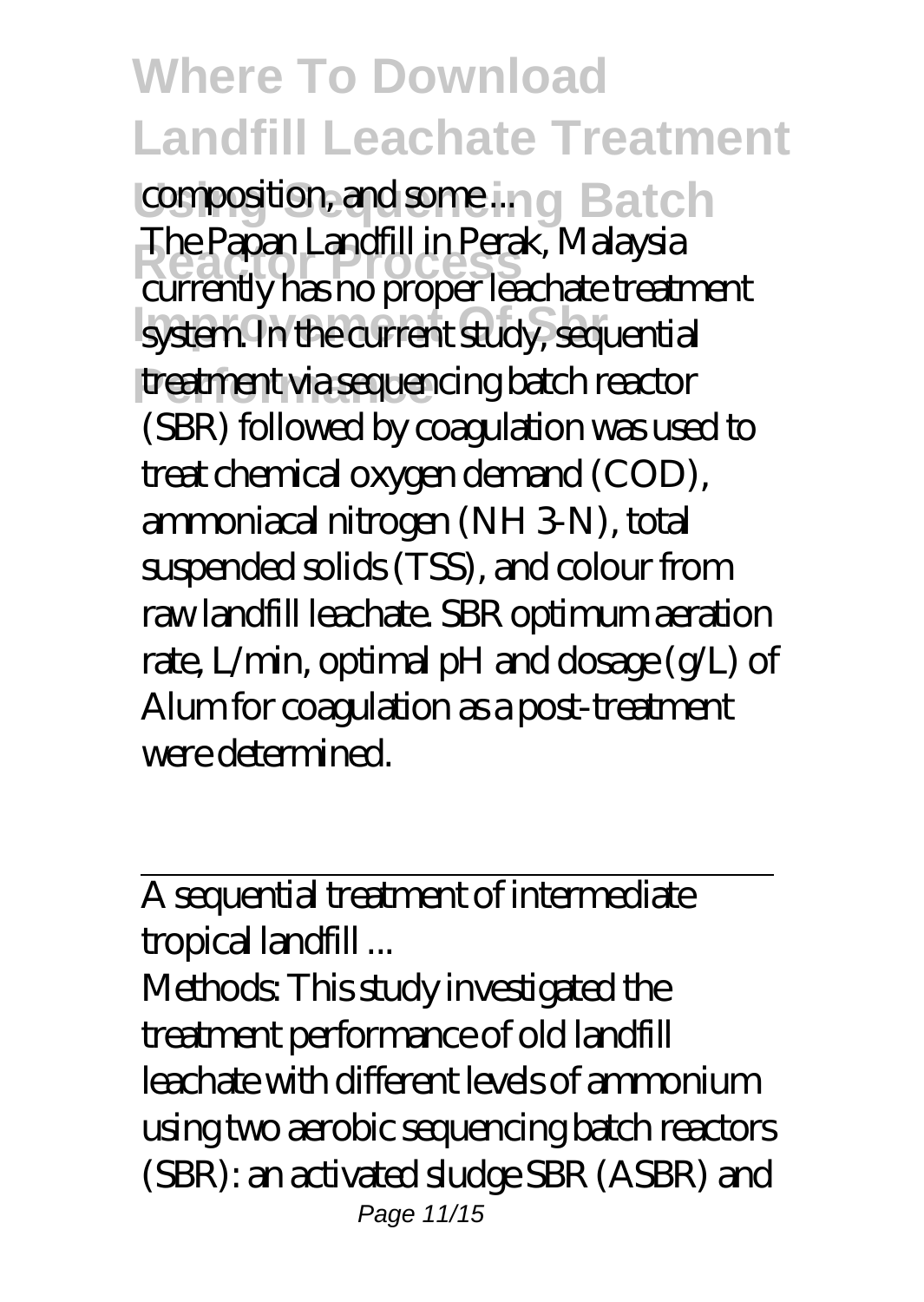**Using Sequencing Batch** a granular sludge SBR (GSBR). Aerobic granues were successiony developed<br>old leachate with low ammonium concentration (136 mg L−1 NH 4 +-N). **Performance** granules were successfully developed using

Treatment of old landfill leachate with high ammonium ...

A laboratory-scale sequencing batch reactor (SBR) is used to treat landfill leachate containing high concentration of ammonium nitrogen with municipal fecal supernatant. The SBR system is operated in the following sequential phases: fill period, anoxic period, aeration period, settling period, decant and idle period.

Combined treatment of landfill leachate with fecal ...

Reducing the concentration of ammonia in landfill leachate is often necessary to meet Page 12/15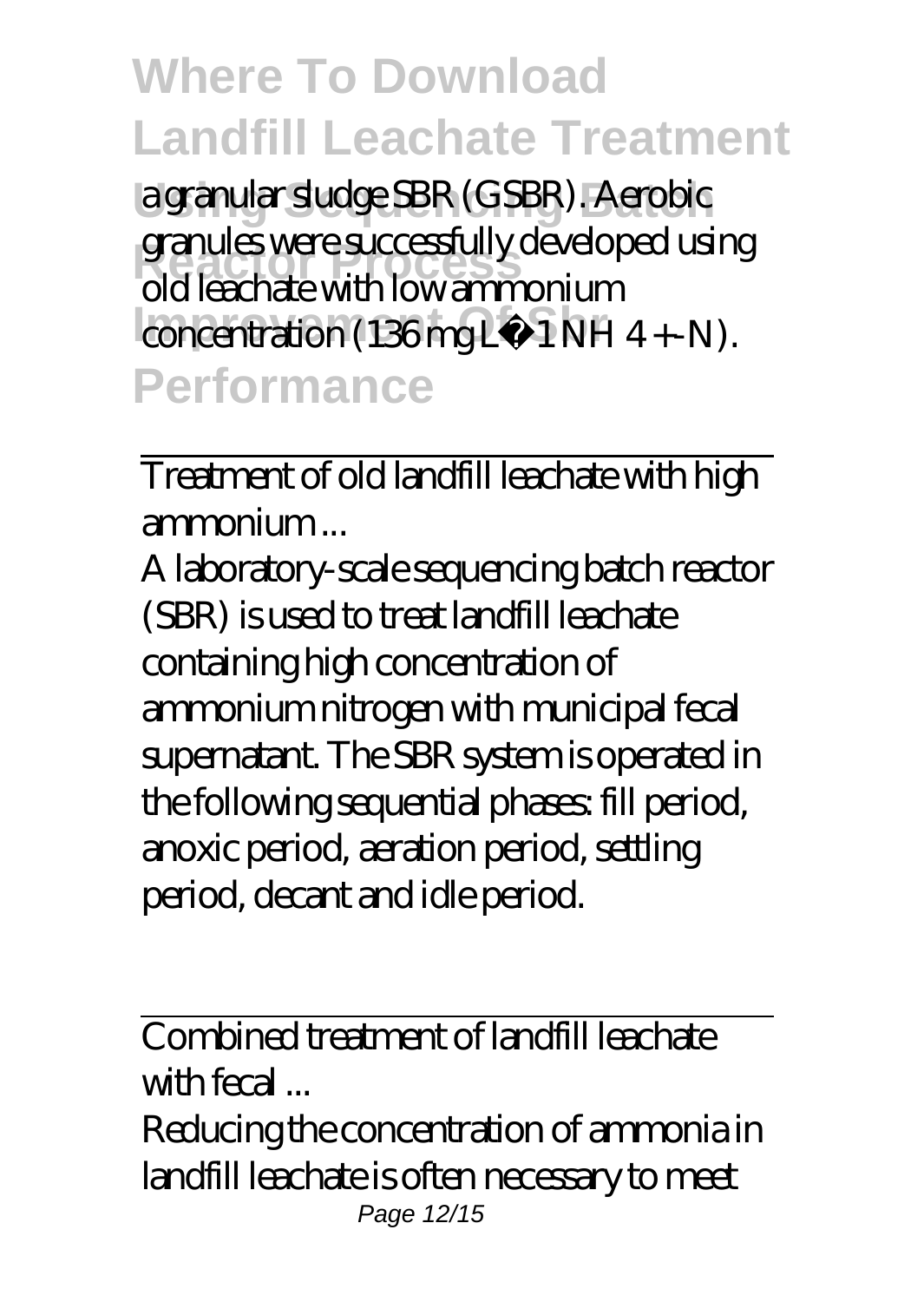discharge permit requirements. This is true **Reactor Process** surface waters and may be required to meet publicly owned treatment works (POTW) discharge permit standards. Ammonia for direct discharge of treated leachate to reduction treatment is primarily necessary to prevent toxic impacts on aquatic life in surface waters and to reduce its toxic effects on bacteria populations used in the POTW treatment systems.

Treating ammonia in landfill leachate - Waste Today

Among the various leachate treatment methods, biological processes have priority due to their lower cost, easy operation, and environmental compatibility ( 10, 11 ). One of the most common modified conventional activated sludge processes is biological sequencing batch reactor (SBR).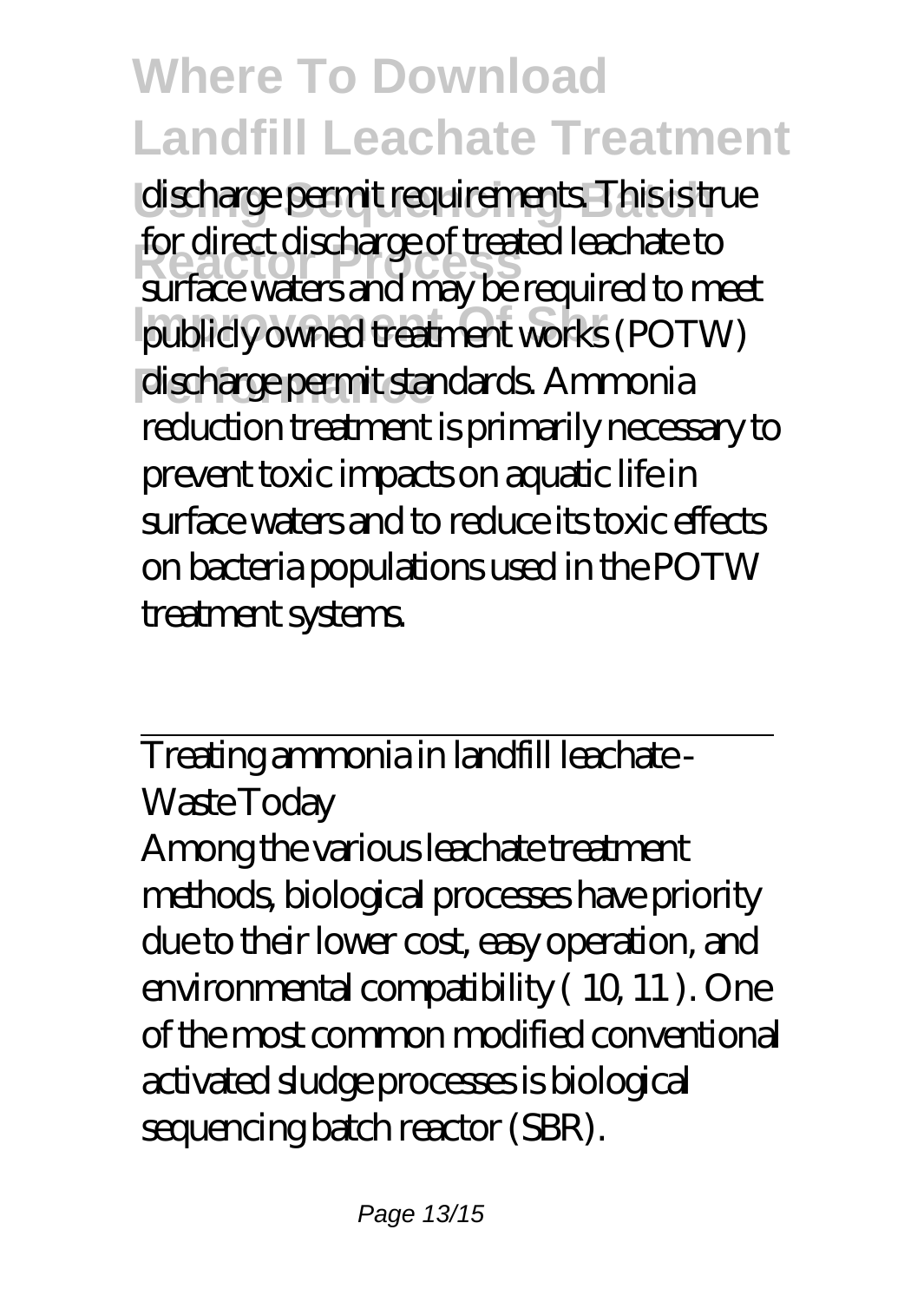**Where To Download Landfill Leachate Treatment Using Sequencing Batch** Determination of Sequencing Batch Reactor<br>CRP **Improvement Of Sequencing batch biofilter granular** (SBR ...

(SBBGR) for the treatment of ammonia-rich reject water. The study was conducted for more than 100 days and was divided into two parts: phase 1 where. influent ammonia was 100 mg/L, and phase 2 where influent ammonia was 200 mg/L. During.

Cost and Environmental Impacts of Leachate Nitrogen ...

The most popular biological treatment of landfill leachate is the sequencing batch reactor (SBR) method. The SBR process strategy is characterized by a controlled periodic change of process condi- tions such as concentration of oxygen, and availability other biological reactants. Treatment of landfill leachate by sequencing batch Page 14/15